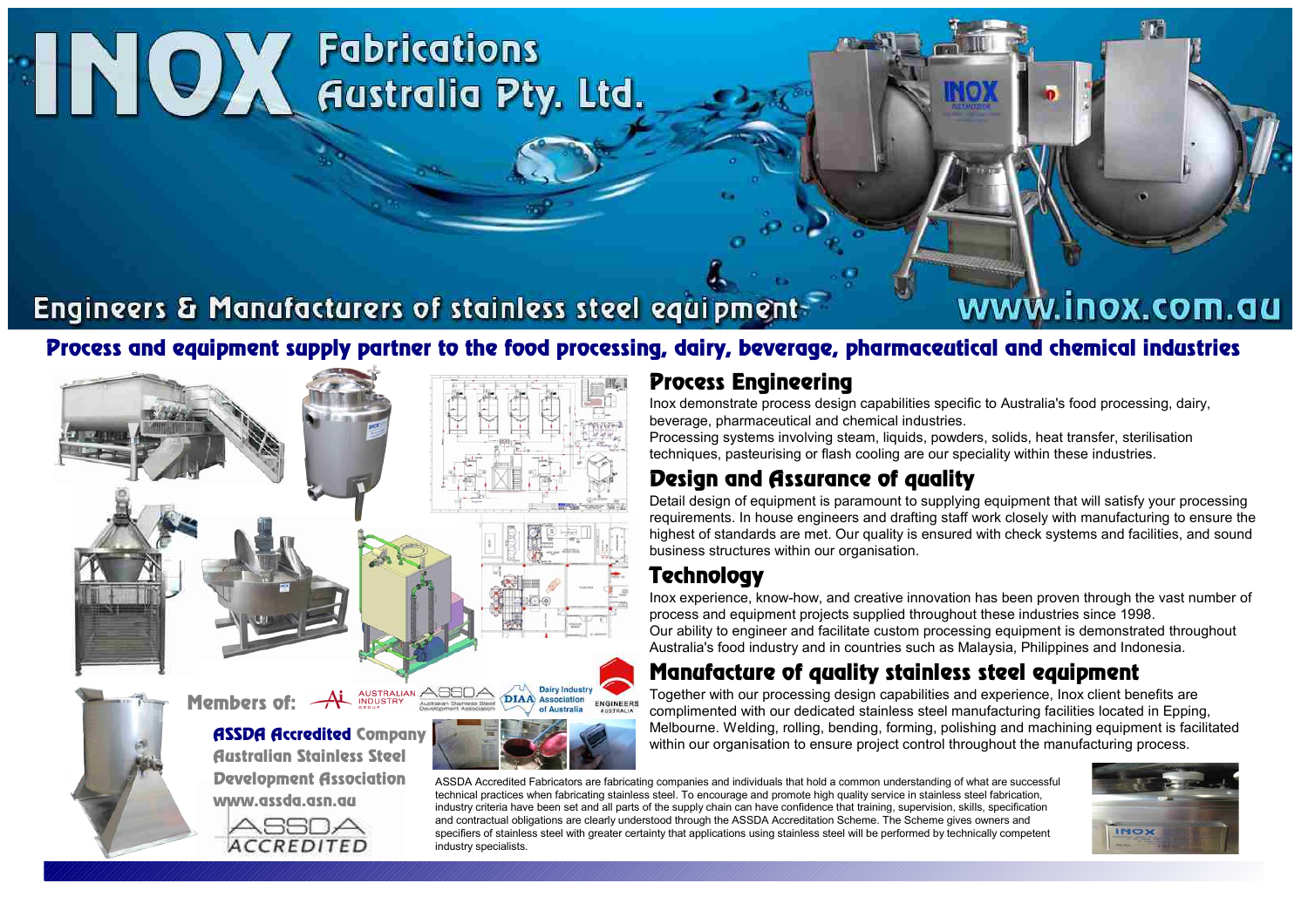# Process Engineering Design INOX



Sanitary Process systems Mixing Tanks, Jacketed and Insulated Tanks Tanks are available with a vast range of options including dimple plate jacketing for heating or cooling with hot/cold water or steam. Insulated tanks are fully seal welded and insulated using quality compatible insulation material.

Agitators, CIP spray for cleaning, venting, load cells and instrumentation are all available from Inox Fabrications Australia.

Powder/Liquid mixing systems Instantiser high speed high shear

#### mixing

Inox Instantisers rapidly dissolve & disperse viscous solids, semi-solids & powders more effectively than any other system. A Specially designed impeller system combined with an appropriate vessel shape, produces a high level of turbulence to dissolve & disperse almost any powder/liquid food product in the most efficient & thorough manner available.



Skim Milk Powder Xanthan Gums Whey Powder Wafer Batter Demo Instantiser available for free product trials –

contact Inox for bookings.







#### De-Aeration, De-mineralised & Aseptic Pressure Vessels for

dairy & beverage customers

Inox Fabrications designs and manufactures pressure vessels to the Australian Pressure Vessel code – AS1210.

Stainless steel construction, in 304 S/S, 316 S/S and SAF2205. Vessels are designed to suit customer requirements and are hygienic in design for food manufacturing processes.

Pressure Vessels are suited to processes requiring heat and pressure to maximise production.

Our stainless steel pressure vessels have been installed in dairy, beverage, food processing and chemical companies throughout Australia with the utmost of confidence that the equipment provides the hygienic requirements and are safe in operation and longevity.

Inox fabrications offer a combination of design engineering and manufacture resources that few companies can match.

Inox Fabrications Australia also design and manufacture **components for pressure vessels** which are commonly required on vessels such as our certified **sanitary pressure manway** and our **aseptic sanitary bottom entry** agitator.

Combining these components with our fabricated pressure vessels ensures complete quality control of your equipment.





Dairy processing systems - Pasteurisers, De-Aerators, Flash Cooling systems

Pasteurising plants for milk, yoghurt, ice cream mix, whey products or cream production are designed with energy efficiency and optimum product output with highest possible heat recovery.

De-aerators designed in conjunction with milk production equipment to remove entrained gases. Flash cooling in vacuum vessels systems designed and manufactured by Inox further enhance the process system supplied by Inox.

Each system is tailored to your requirements and is design and manufactured in house at Inox's Melbourne facilities

Back up service and parts are available directly from the designer and manufacturer of the equipment – INOX.





Our CIP tanks are built to our standard high quality finish. Your processing cleaning program depends on the sanitary design and finish of quality CIP tanks built by Inox Fabrications Australia.

C.I.P. Systems Tanks

**INCOME** 





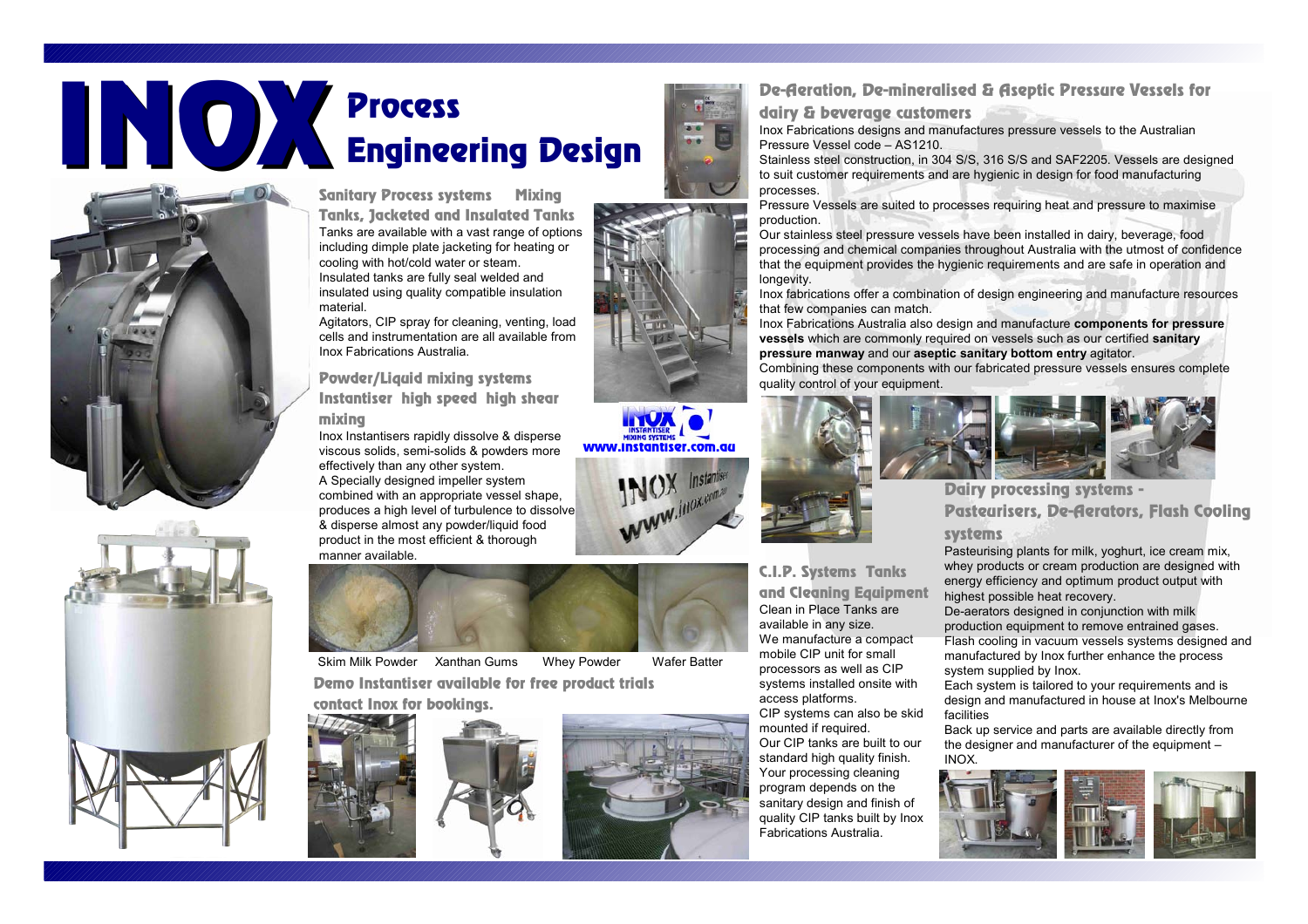



#### Rotary Tumble Drums

Used for gently mixing dry food products or coating food ingredients with a wet additive, Inox tumble drums are available in various designs. Tilting discharge tumble drums, bi-directional tumble drums, and sealed, steam injected tumble drums for cooking are proven in the food industry to Used for gently mixing dry food products or coating food ingredients with a<br>wet additive, lnox tumble drums are available in various designs.<br>Tilting discharge tumble drums, bi-directional tumble drums, and sealed,<br>steam i

Steam Jacketed Cooking Kettles

Typically used in the food processing industry for soups, processed sauces and other food products requiring cooking and cooling.

A horizontal scraped surface agitator ensures even distribution of heat throughout the product and reduces 'burn-on'. The horizontal agitator also provides good mixing particularly

with product containing particulates.

Tilting models are also available with rotary steam coupling as well as vertical scraped surface agitators.









#### www.lagarde-autoclaves.com

Lagarde Retorts & Autoclaves Food Sterilisation Inox Fabrications Australia are the appointed Australian and New Zealand agent for Lagarde of France. Lagarde is the world leader in automated sterilization technology and equipment, employing steam or hot water. Lagarde has supplied over 2000 installations in all parts of the world, covering a diverse range of industries. These include food processing, pharmaceutical, agricultural and para - medical products and applications. Lagarde's sterilisation technology is acknowledged for its repeatability and reliability, enabling the end user to achieve the desired performance. The Lagarde technology is also highly efficient in the use of electricity, water and steam.



**www.lagarde-autoclaves.com**

Materials Handling – Sanitary Conveyors Moving material to and from processing equipment introduces challenges for hygiene and sanitary design. Food equipment and particularly belt conveyors must be constructed to ensure effective and efficient cleaning of the equipment over its life span. The number one recommendation to processors when selecting sanitary equipment is that the machinery should be "cleanable to a microbiological level."

#### Pasteurising & Cooling Tunnels

Inox Cooling Tunnels are manufactured in our dedicated stainless steel workshop after careful consideration and testing of products to determine the size, speed and thermal loadings required to heat/cool your product. Tests are undertaken inhouse and we carefully design the equipment in our engineering department which then provides the information to our stainless steel manufacturing workshop.

Inox Cooling Tunnel projects are therefore completely manufactured and tested in-house so we truly are a one-stop shop for custom equipment. We manufacture two types of cooling tunnels and pasteurisers. **Water Spray** and **Air Refrigerated Cooling Tunnels**.







#### Powder Blending Ribbon Blenders, Auger Hoppers & Screw

#### **Conveyors**

Custom designed and superior quality for food processing applications, Inox manufactures blenders, augers and screw conveyors to sanitary conditions and washdown situations. Our specific food industry experience and our dedicated stainless steel fabrication facilities ensure quality is delivered to our food processing clients.

All of our machines are custom designed to suit your specific requirements.

Options such as minor product addition hatches, hinged lids, CIP spray balls and cleaning systems, removable parts, safe and simple access ports and various shaft seal arrangements are available or various product types.